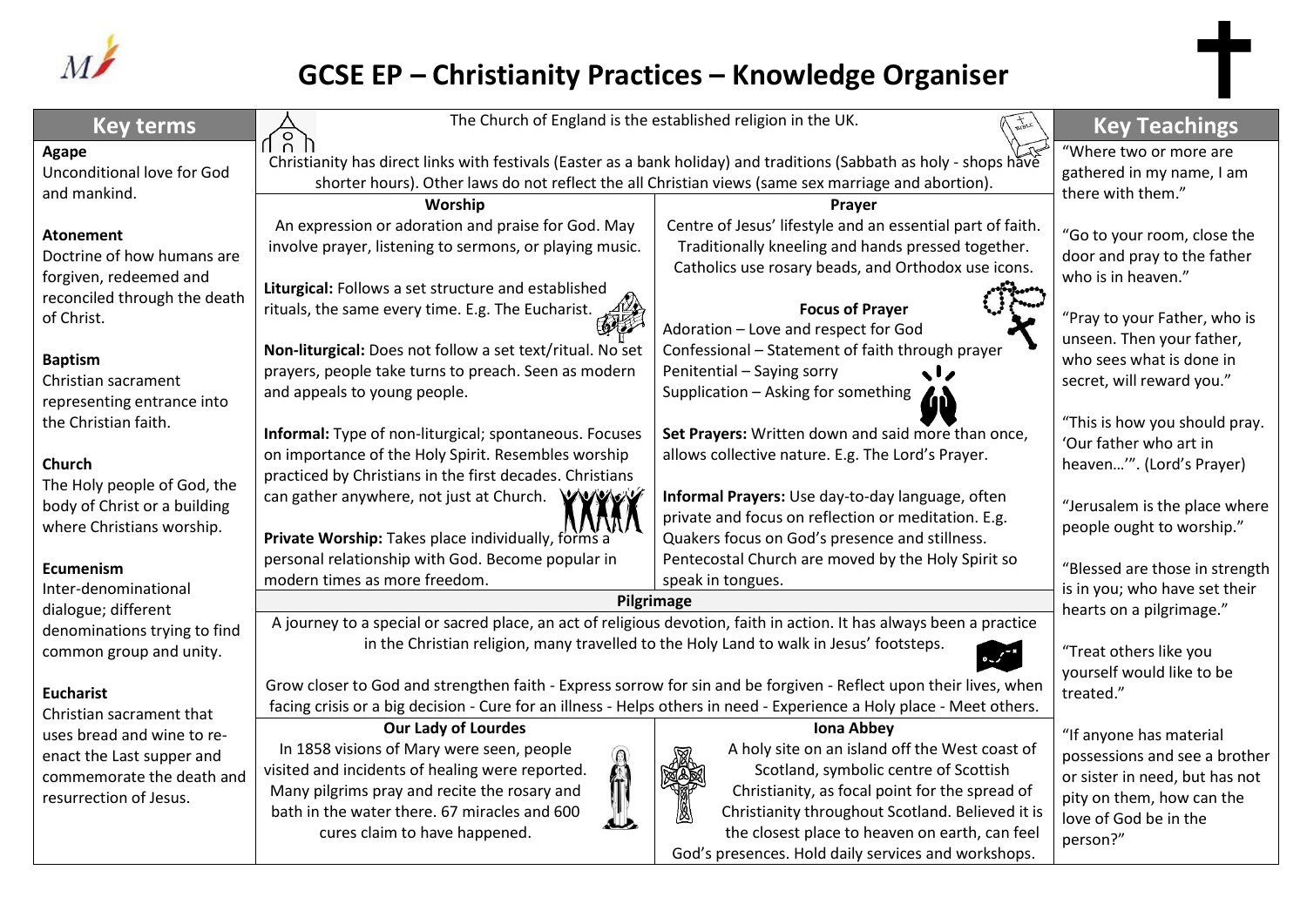

## **GCSE EP – Christianity Practices – Knowledge Organiser**

| <b>Key terms</b><br>There are 7; Baptism, Eucharist, Confirmation, Reconciliation, Anointing of the Sick, Marriage and Holy Orders.<br>"Get up, be baptised and<br>Evangelism<br>Protestants only recognise Baptism and the Eucharist as they are in the Gospels and practiced by Jesus.<br>Spreading the Christian<br>wash away your sins."<br>Quakers and the Salvation Army don't believe in these two, they believe they are an inward spiritual experience<br>message through preaching<br><b>Eucharist (Mass or Holy Communion)</b><br><b>Baptism</b><br>"Whoever will be baptised<br>the Christian Gospels.<br>Believers are washed with water to remove sin and<br>Re-enactment of the Last Supper, the priest blesses<br>will be saved."<br>become part of the church community.<br>bread and wine to represent Jesus giving his body and<br><b>Gospels</b><br>blood for humanities salvation - Liturgical worship.<br>"Jesus was baptised too."<br>An account of the life of<br><b>Infant's Baptism</b><br>Jesus Christ, meaning 'good<br>Promises made on child's behalf by godparents and<br><b>Interpretations of Meanings</b><br>"This is my body which is for<br>news'.<br>parents. Welcomes them into the church and washes<br>Transubstantiation: Catholics believe the Holy Spirit<br>you, do this in<br>away original sin. Cross is drawn on their head with oil,<br>transforms bread and wine into Jesus' body and blood.<br>remembrance of me."<br><b>Inter-faith Dialogue</b><br>the child is dressed in white and a Paschal candle is lit.<br>Different religions coming<br>Consubstantiation: The Lutherans idea of 'sacramental<br>together to discuss matters.<br>"I bring you glad tidings that<br>union'; body and blood of Jesus are somehow present.<br><b>Believers Baptism</b><br>today a King is born."<br>$\mathcal{F}$<br>An adult has chosen for themselves to follow<br><b>Mission</b><br>Christianity and they are fully immersed into water to<br>Memorialism: Baptists see it is an act of remembrance.<br>"The word was made flesh<br>A calling where an individual<br>represent cleansing sin and rising u to a new life with<br>or group go out and spread<br>and made his dwelling<br>Christ. Baptists only practice this form of baptism as<br>Spiritually Present: Presbyterians view that Christ is not<br>the word of God.<br>among us."<br>children are too young to understand the meaning.<br>literally present, just spiritually.<br><b>Key Festivals</b><br>"He said 'it is finished', with<br><b>Persecution</b><br><b>Christmas</b><br>Easter<br>this he bowed his head and<br>Hostility or ill-treatment,<br>Celebration of the birth of Jesus, where God<br>Lent: Starts on Ash Wednesday, black ash cross<br>because of race or religious<br>gave up his spirit."<br>\$<br>became human, with a period of time called<br>on forehead, give up things. Day before,<br>or political beliefs.<br>FA<br>advent that begins 4 Sundays before. Seen as a<br>Shrove Tuesday, use up foods. 40 days (Jesus<br>"He is not here, he is risen."<br>time of peace + goodwill.<br>fasted in the desert and devil tempted him).<br>Pilgrimage<br>"Blessed are those who are<br>A special religious journey to<br>Christians celebrate it with nativities,<br>Holy Week: Palm Sunday - arrival in<br>persecuted because of<br>a holy site. Also an act of | <b>Key Teachings</b> |
|------------------------------------------------------------------------------------------------------------------------------------------------------------------------------------------------------------------------------------------------------------------------------------------------------------------------------------------------------------------------------------------------------------------------------------------------------------------------------------------------------------------------------------------------------------------------------------------------------------------------------------------------------------------------------------------------------------------------------------------------------------------------------------------------------------------------------------------------------------------------------------------------------------------------------------------------------------------------------------------------------------------------------------------------------------------------------------------------------------------------------------------------------------------------------------------------------------------------------------------------------------------------------------------------------------------------------------------------------------------------------------------------------------------------------------------------------------------------------------------------------------------------------------------------------------------------------------------------------------------------------------------------------------------------------------------------------------------------------------------------------------------------------------------------------------------------------------------------------------------------------------------------------------------------------------------------------------------------------------------------------------------------------------------------------------------------------------------------------------------------------------------------------------------------------------------------------------------------------------------------------------------------------------------------------------------------------------------------------------------------------------------------------------------------------------------------------------------------------------------------------------------------------------------------------------------------------------------------------------------------------------------------------------------------------------------------------------------------------------------------------------------------------------------------------------------------------------------------------------------------------------------------------------------------------------------------------------------------------------------------------------------------------------------------------------------------------------------------------------------------------------------------------------------------------------------------------------------------------------------------------------------------------------------------------------------------------------------------------------------------------------------------------|----------------------|
|                                                                                                                                                                                                                                                                                                                                                                                                                                                                                                                                                                                                                                                                                                                                                                                                                                                                                                                                                                                                                                                                                                                                                                                                                                                                                                                                                                                                                                                                                                                                                                                                                                                                                                                                                                                                                                                                                                                                                                                                                                                                                                                                                                                                                                                                                                                                                                                                                                                                                                                                                                                                                                                                                                                                                                                                                                                                                                                                                                                                                                                                                                                                                                                                                                                                                                                                                                                                      |                      |
|                                                                                                                                                                                                                                                                                                                                                                                                                                                                                                                                                                                                                                                                                                                                                                                                                                                                                                                                                                                                                                                                                                                                                                                                                                                                                                                                                                                                                                                                                                                                                                                                                                                                                                                                                                                                                                                                                                                                                                                                                                                                                                                                                                                                                                                                                                                                                                                                                                                                                                                                                                                                                                                                                                                                                                                                                                                                                                                                                                                                                                                                                                                                                                                                                                                                                                                                                                                                      |                      |
|                                                                                                                                                                                                                                                                                                                                                                                                                                                                                                                                                                                                                                                                                                                                                                                                                                                                                                                                                                                                                                                                                                                                                                                                                                                                                                                                                                                                                                                                                                                                                                                                                                                                                                                                                                                                                                                                                                                                                                                                                                                                                                                                                                                                                                                                                                                                                                                                                                                                                                                                                                                                                                                                                                                                                                                                                                                                                                                                                                                                                                                                                                                                                                                                                                                                                                                                                                                                      |                      |
|                                                                                                                                                                                                                                                                                                                                                                                                                                                                                                                                                                                                                                                                                                                                                                                                                                                                                                                                                                                                                                                                                                                                                                                                                                                                                                                                                                                                                                                                                                                                                                                                                                                                                                                                                                                                                                                                                                                                                                                                                                                                                                                                                                                                                                                                                                                                                                                                                                                                                                                                                                                                                                                                                                                                                                                                                                                                                                                                                                                                                                                                                                                                                                                                                                                                                                                                                                                                      |                      |
|                                                                                                                                                                                                                                                                                                                                                                                                                                                                                                                                                                                                                                                                                                                                                                                                                                                                                                                                                                                                                                                                                                                                                                                                                                                                                                                                                                                                                                                                                                                                                                                                                                                                                                                                                                                                                                                                                                                                                                                                                                                                                                                                                                                                                                                                                                                                                                                                                                                                                                                                                                                                                                                                                                                                                                                                                                                                                                                                                                                                                                                                                                                                                                                                                                                                                                                                                                                                      |                      |
|                                                                                                                                                                                                                                                                                                                                                                                                                                                                                                                                                                                                                                                                                                                                                                                                                                                                                                                                                                                                                                                                                                                                                                                                                                                                                                                                                                                                                                                                                                                                                                                                                                                                                                                                                                                                                                                                                                                                                                                                                                                                                                                                                                                                                                                                                                                                                                                                                                                                                                                                                                                                                                                                                                                                                                                                                                                                                                                                                                                                                                                                                                                                                                                                                                                                                                                                                                                                      |                      |
|                                                                                                                                                                                                                                                                                                                                                                                                                                                                                                                                                                                                                                                                                                                                                                                                                                                                                                                                                                                                                                                                                                                                                                                                                                                                                                                                                                                                                                                                                                                                                                                                                                                                                                                                                                                                                                                                                                                                                                                                                                                                                                                                                                                                                                                                                                                                                                                                                                                                                                                                                                                                                                                                                                                                                                                                                                                                                                                                                                                                                                                                                                                                                                                                                                                                                                                                                                                                      |                      |
|                                                                                                                                                                                                                                                                                                                                                                                                                                                                                                                                                                                                                                                                                                                                                                                                                                                                                                                                                                                                                                                                                                                                                                                                                                                                                                                                                                                                                                                                                                                                                                                                                                                                                                                                                                                                                                                                                                                                                                                                                                                                                                                                                                                                                                                                                                                                                                                                                                                                                                                                                                                                                                                                                                                                                                                                                                                                                                                                                                                                                                                                                                                                                                                                                                                                                                                                                                                                      |                      |
|                                                                                                                                                                                                                                                                                                                                                                                                                                                                                                                                                                                                                                                                                                                                                                                                                                                                                                                                                                                                                                                                                                                                                                                                                                                                                                                                                                                                                                                                                                                                                                                                                                                                                                                                                                                                                                                                                                                                                                                                                                                                                                                                                                                                                                                                                                                                                                                                                                                                                                                                                                                                                                                                                                                                                                                                                                                                                                                                                                                                                                                                                                                                                                                                                                                                                                                                                                                                      |                      |
|                                                                                                                                                                                                                                                                                                                                                                                                                                                                                                                                                                                                                                                                                                                                                                                                                                                                                                                                                                                                                                                                                                                                                                                                                                                                                                                                                                                                                                                                                                                                                                                                                                                                                                                                                                                                                                                                                                                                                                                                                                                                                                                                                                                                                                                                                                                                                                                                                                                                                                                                                                                                                                                                                                                                                                                                                                                                                                                                                                                                                                                                                                                                                                                                                                                                                                                                                                                                      |                      |
|                                                                                                                                                                                                                                                                                                                                                                                                                                                                                                                                                                                                                                                                                                                                                                                                                                                                                                                                                                                                                                                                                                                                                                                                                                                                                                                                                                                                                                                                                                                                                                                                                                                                                                                                                                                                                                                                                                                                                                                                                                                                                                                                                                                                                                                                                                                                                                                                                                                                                                                                                                                                                                                                                                                                                                                                                                                                                                                                                                                                                                                                                                                                                                                                                                                                                                                                                                                                      |                      |
|                                                                                                                                                                                                                                                                                                                                                                                                                                                                                                                                                                                                                                                                                                                                                                                                                                                                                                                                                                                                                                                                                                                                                                                                                                                                                                                                                                                                                                                                                                                                                                                                                                                                                                                                                                                                                                                                                                                                                                                                                                                                                                                                                                                                                                                                                                                                                                                                                                                                                                                                                                                                                                                                                                                                                                                                                                                                                                                                                                                                                                                                                                                                                                                                                                                                                                                                                                                                      |                      |
|                                                                                                                                                                                                                                                                                                                                                                                                                                                                                                                                                                                                                                                                                                                                                                                                                                                                                                                                                                                                                                                                                                                                                                                                                                                                                                                                                                                                                                                                                                                                                                                                                                                                                                                                                                                                                                                                                                                                                                                                                                                                                                                                                                                                                                                                                                                                                                                                                                                                                                                                                                                                                                                                                                                                                                                                                                                                                                                                                                                                                                                                                                                                                                                                                                                                                                                                                                                                      |                      |
|                                                                                                                                                                                                                                                                                                                                                                                                                                                                                                                                                                                                                                                                                                                                                                                                                                                                                                                                                                                                                                                                                                                                                                                                                                                                                                                                                                                                                                                                                                                                                                                                                                                                                                                                                                                                                                                                                                                                                                                                                                                                                                                                                                                                                                                                                                                                                                                                                                                                                                                                                                                                                                                                                                                                                                                                                                                                                                                                                                                                                                                                                                                                                                                                                                                                                                                                                                                                      |                      |
|                                                                                                                                                                                                                                                                                                                                                                                                                                                                                                                                                                                                                                                                                                                                                                                                                                                                                                                                                                                                                                                                                                                                                                                                                                                                                                                                                                                                                                                                                                                                                                                                                                                                                                                                                                                                                                                                                                                                                                                                                                                                                                                                                                                                                                                                                                                                                                                                                                                                                                                                                                                                                                                                                                                                                                                                                                                                                                                                                                                                                                                                                                                                                                                                                                                                                                                                                                                                      |                      |
|                                                                                                                                                                                                                                                                                                                                                                                                                                                                                                                                                                                                                                                                                                                                                                                                                                                                                                                                                                                                                                                                                                                                                                                                                                                                                                                                                                                                                                                                                                                                                                                                                                                                                                                                                                                                                                                                                                                                                                                                                                                                                                                                                                                                                                                                                                                                                                                                                                                                                                                                                                                                                                                                                                                                                                                                                                                                                                                                                                                                                                                                                                                                                                                                                                                                                                                                                                                                      |                      |
|                                                                                                                                                                                                                                                                                                                                                                                                                                                                                                                                                                                                                                                                                                                                                                                                                                                                                                                                                                                                                                                                                                                                                                                                                                                                                                                                                                                                                                                                                                                                                                                                                                                                                                                                                                                                                                                                                                                                                                                                                                                                                                                                                                                                                                                                                                                                                                                                                                                                                                                                                                                                                                                                                                                                                                                                                                                                                                                                                                                                                                                                                                                                                                                                                                                                                                                                                                                                      |                      |
|                                                                                                                                                                                                                                                                                                                                                                                                                                                                                                                                                                                                                                                                                                                                                                                                                                                                                                                                                                                                                                                                                                                                                                                                                                                                                                                                                                                                                                                                                                                                                                                                                                                                                                                                                                                                                                                                                                                                                                                                                                                                                                                                                                                                                                                                                                                                                                                                                                                                                                                                                                                                                                                                                                                                                                                                                                                                                                                                                                                                                                                                                                                                                                                                                                                                                                                                                                                                      |                      |
|                                                                                                                                                                                                                                                                                                                                                                                                                                                                                                                                                                                                                                                                                                                                                                                                                                                                                                                                                                                                                                                                                                                                                                                                                                                                                                                                                                                                                                                                                                                                                                                                                                                                                                                                                                                                                                                                                                                                                                                                                                                                                                                                                                                                                                                                                                                                                                                                                                                                                                                                                                                                                                                                                                                                                                                                                                                                                                                                                                                                                                                                                                                                                                                                                                                                                                                                                                                                      |                      |
|                                                                                                                                                                                                                                                                                                                                                                                                                                                                                                                                                                                                                                                                                                                                                                                                                                                                                                                                                                                                                                                                                                                                                                                                                                                                                                                                                                                                                                                                                                                                                                                                                                                                                                                                                                                                                                                                                                                                                                                                                                                                                                                                                                                                                                                                                                                                                                                                                                                                                                                                                                                                                                                                                                                                                                                                                                                                                                                                                                                                                                                                                                                                                                                                                                                                                                                                                                                                      |                      |
|                                                                                                                                                                                                                                                                                                                                                                                                                                                                                                                                                                                                                                                                                                                                                                                                                                                                                                                                                                                                                                                                                                                                                                                                                                                                                                                                                                                                                                                                                                                                                                                                                                                                                                                                                                                                                                                                                                                                                                                                                                                                                                                                                                                                                                                                                                                                                                                                                                                                                                                                                                                                                                                                                                                                                                                                                                                                                                                                                                                                                                                                                                                                                                                                                                                                                                                                                                                                      |                      |
|                                                                                                                                                                                                                                                                                                                                                                                                                                                                                                                                                                                                                                                                                                                                                                                                                                                                                                                                                                                                                                                                                                                                                                                                                                                                                                                                                                                                                                                                                                                                                                                                                                                                                                                                                                                                                                                                                                                                                                                                                                                                                                                                                                                                                                                                                                                                                                                                                                                                                                                                                                                                                                                                                                                                                                                                                                                                                                                                                                                                                                                                                                                                                                                                                                                                                                                                                                                                      |                      |
|                                                                                                                                                                                                                                                                                                                                                                                                                                                                                                                                                                                                                                                                                                                                                                                                                                                                                                                                                                                                                                                                                                                                                                                                                                                                                                                                                                                                                                                                                                                                                                                                                                                                                                                                                                                                                                                                                                                                                                                                                                                                                                                                                                                                                                                                                                                                                                                                                                                                                                                                                                                                                                                                                                                                                                                                                                                                                                                                                                                                                                                                                                                                                                                                                                                                                                                                                                                                      |                      |
|                                                                                                                                                                                                                                                                                                                                                                                                                                                                                                                                                                                                                                                                                                                                                                                                                                                                                                                                                                                                                                                                                                                                                                                                                                                                                                                                                                                                                                                                                                                                                                                                                                                                                                                                                                                                                                                                                                                                                                                                                                                                                                                                                                                                                                                                                                                                                                                                                                                                                                                                                                                                                                                                                                                                                                                                                                                                                                                                                                                                                                                                                                                                                                                                                                                                                                                                                                                                      |                      |
|                                                                                                                                                                                                                                                                                                                                                                                                                                                                                                                                                                                                                                                                                                                                                                                                                                                                                                                                                                                                                                                                                                                                                                                                                                                                                                                                                                                                                                                                                                                                                                                                                                                                                                                                                                                                                                                                                                                                                                                                                                                                                                                                                                                                                                                                                                                                                                                                                                                                                                                                                                                                                                                                                                                                                                                                                                                                                                                                                                                                                                                                                                                                                                                                                                                                                                                                                                                                      |                      |
| Christingle services to show Jesus as the light<br>Jerusalem, palm leaf crosses exchanged.<br>righteousness."<br>worship.                                                                                                                                                                                                                                                                                                                                                                                                                                                                                                                                                                                                                                                                                                                                                                                                                                                                                                                                                                                                                                                                                                                                                                                                                                                                                                                                                                                                                                                                                                                                                                                                                                                                                                                                                                                                                                                                                                                                                                                                                                                                                                                                                                                                                                                                                                                                                                                                                                                                                                                                                                                                                                                                                                                                                                                                                                                                                                                                                                                                                                                                                                                                                                                                                                                                            |                      |
| of the world, carol concerts, exchanging cards,<br>Maundy Thursday - Last meal with disciples                                                                                                                                                                                                                                                                                                                                                                                                                                                                                                                                                                                                                                                                                                                                                                                                                                                                                                                                                                                                                                                                                                                                                                                                                                                                                                                                                                                                                                                                                                                                                                                                                                                                                                                                                                                                                                                                                                                                                                                                                                                                                                                                                                                                                                                                                                                                                                                                                                                                                                                                                                                                                                                                                                                                                                                                                                                                                                                                                                                                                                                                                                                                                                                                                                                                                                        |                      |
| decorating houses, family meals and<br>and washed their feet, some priests do this now.<br><b>Poverty</b><br>"I was hungry and you gave                                                                                                                                                                                                                                                                                                                                                                                                                                                                                                                                                                                                                                                                                                                                                                                                                                                                                                                                                                                                                                                                                                                                                                                                                                                                                                                                                                                                                                                                                                                                                                                                                                                                                                                                                                                                                                                                                                                                                                                                                                                                                                                                                                                                                                                                                                                                                                                                                                                                                                                                                                                                                                                                                                                                                                                                                                                                                                                                                                                                                                                                                                                                                                                                                                                              |                      |
| exchanging gifts.<br>Good Friday - death on the cross, mourning.<br>When people live without<br>me something to eat, I was                                                                                                                                                                                                                                                                                                                                                                                                                                                                                                                                                                                                                                                                                                                                                                                                                                                                                                                                                                                                                                                                                                                                                                                                                                                                                                                                                                                                                                                                                                                                                                                                                                                                                                                                                                                                                                                                                                                                                                                                                                                                                                                                                                                                                                                                                                                                                                                                                                                                                                                                                                                                                                                                                                                                                                                                                                                                                                                                                                                                                                                                                                                                                                                                                                                                           |                      |
| having basic human rights<br>thirsty and you gave me                                                                                                                                                                                                                                                                                                                                                                                                                                                                                                                                                                                                                                                                                                                                                                                                                                                                                                                                                                                                                                                                                                                                                                                                                                                                                                                                                                                                                                                                                                                                                                                                                                                                                                                                                                                                                                                                                                                                                                                                                                                                                                                                                                                                                                                                                                                                                                                                                                                                                                                                                                                                                                                                                                                                                                                                                                                                                                                                                                                                                                                                                                                                                                                                                                                                                                                                                 |                      |
| Non-religious people celebrate Christmas but<br>Easter Sunday: Day of Jesus' resurrection,<br>such as having enough food,<br>something to drink."                                                                                                                                                                                                                                                                                                                                                                                                                                                                                                                                                                                                                                                                                                                                                                                                                                                                                                                                                                                                                                                                                                                                                                                                                                                                                                                                                                                                                                                                                                                                                                                                                                                                                                                                                                                                                                                                                                                                                                                                                                                                                                                                                                                                                                                                                                                                                                                                                                                                                                                                                                                                                                                                                                                                                                                                                                                                                                                                                                                                                                                                                                                                                                                                                                                    |                      |
| it has no religious significance; concerts, and<br>remembrance and celebration services, cards<br>water or shelter.                                                                                                                                                                                                                                                                                                                                                                                                                                                                                                                                                                                                                                                                                                                                                                                                                                                                                                                                                                                                                                                                                                                                                                                                                                                                                                                                                                                                                                                                                                                                                                                                                                                                                                                                                                                                                                                                                                                                                                                                                                                                                                                                                                                                                                                                                                                                                                                                                                                                                                                                                                                                                                                                                                                                                                                                                                                                                                                                                                                                                                                                                                                                                                                                                                                                                  |                      |
| cards show fun or winter scenes.<br>and Easter eggs are given.                                                                                                                                                                                                                                                                                                                                                                                                                                                                                                                                                                                                                                                                                                                                                                                                                                                                                                                                                                                                                                                                                                                                                                                                                                                                                                                                                                                                                                                                                                                                                                                                                                                                                                                                                                                                                                                                                                                                                                                                                                                                                                                                                                                                                                                                                                                                                                                                                                                                                                                                                                                                                                                                                                                                                                                                                                                                                                                                                                                                                                                                                                                                                                                                                                                                                                                                       |                      |